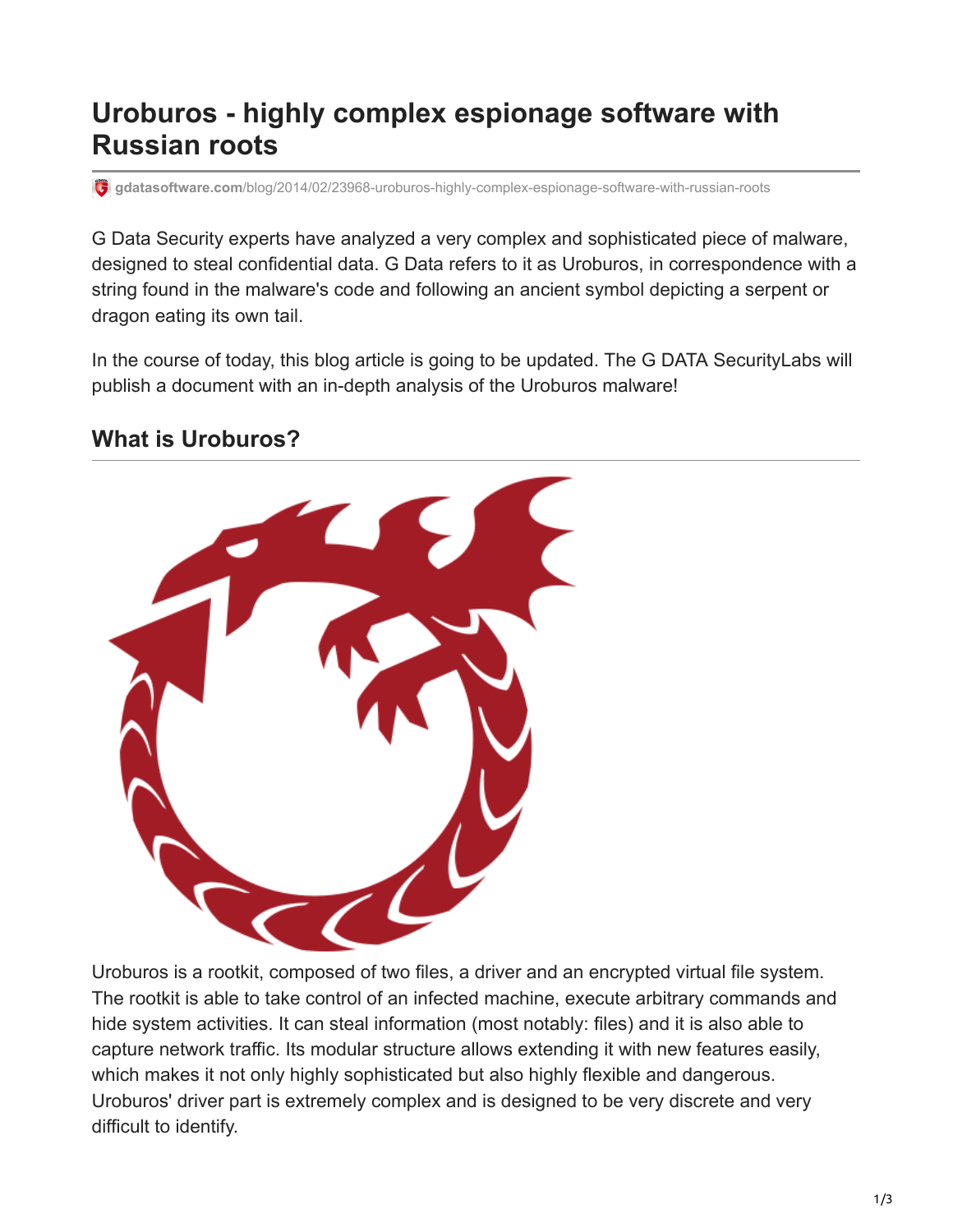# **Technical complexity suggests connections to intelligence agencies**

The development of a framework like Uroburos is a huge investment. The development team behind this malware obviously comprises highly skilled computer experts, as you can infer from the structure and the advanced design of the rootkit. We believe that the team behind Uroburos has continued working on even more advanced variants, which are still to be discovered.

Uroburos is designed to work in peer-to-peer mode, meaning that infected machines communicate among each other, commanded by the remote attackers. By commanding one infected machine that has Internet connection, the malware is able to infect further machines within the network, even the ones without Internet connection. It can spy on each and every infected machine and manages to send the exfiltrated information back to the attackers, by relaying this exfiltrated data through infected machines to one machine with Internet connection. This malware behavior is typical for propagation in networks of huge companies or public authorities. The attackers expect that their target does have computers cut off from the Internet and uses this technique as a kind of workaround to achieve their goal. Uroburos supports 32-bit and 64-bit Microsoft Windows systems. Due to the complexity of this malware and the supposed spying techniques used by it, we assume that this rootkit targets governments, research institutes, or/and big companies.

## **Relation to Russian attack against U.S. suspected**

Due to many technical details (file name, encryption keys, behavior and more details mentioned in this report), we assume that the group behind Uroburos is the same group that performed a cyberattack against the United States of America in 2008 with a malware called Agent.BTZ. Uroburos checks for the presence of Agent.BTZ and remains inactive if it is installed. It appears that the authors of Uroburos speak Russian (the language appears in a sample), which corroborates the relation to Agent.BTZ. Furthermore, according to public newspaper articles, this fact, the usage of Russian, also applied for the authors of Agent.BTZ.

According to all indications we gathered from the malware analyses and the research, we are sure of the fact that attacks carried out with Uroburos are not targeting John Doe but high profile enterprises, nation states, intelligence agencies and similar targets.

## **Probably undiscovered for at least three years**

The Uroburos rootkit is one of the most advanced rootkits we have ever analyzed in this environment. The oldest driver we identified was compiled in 2011, which means that the campaign remained undiscovered for at least three years.

### **Infection vector still unknown**